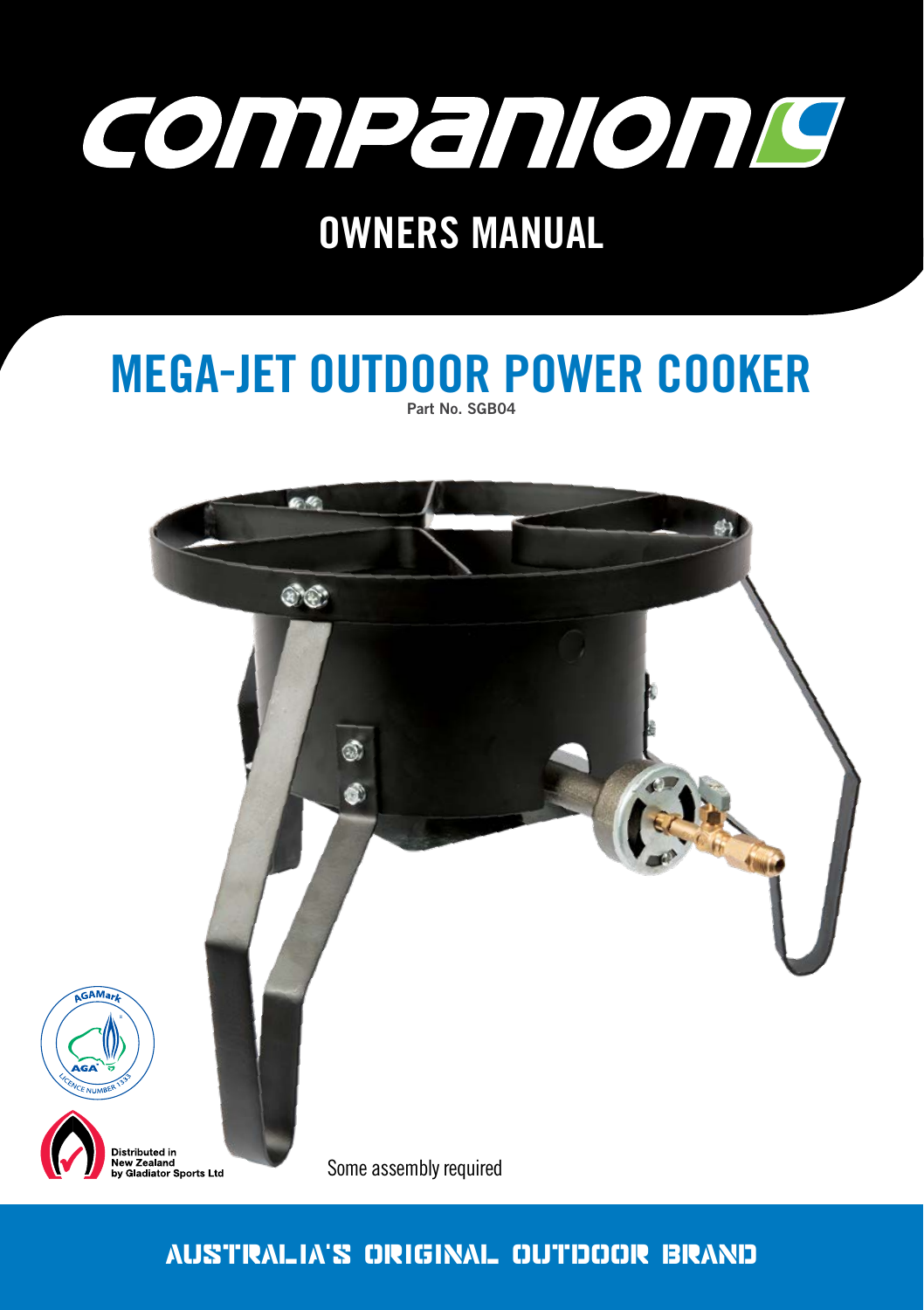# companionis

**IMPORTANT: Read these instructions for use carefully. Familiarise yourself with the appliance before connecting it to a gas container. Keep these instructions for future reference.** 

#### **GENERAL WARNINGS**

- This appliance shall only be connected to a cylinder with a POL gas cylinder valve certified to AS2469 standards.
- This appliance is designed for outdoor use only and must be operated away from any flammable material or surfaces and materials.
- This appliance is to be stored in a dry and well ventilated location free from direct sunlight.
- Do not store when valve is still connected to the cylinder.
- Make sure that the cylinder is disconnected and is stored in a well ventilated area, free from direct sunlight, heat and ignition sources.
- If being stored indoors, ensure that the location complies with the standard AS/NZS1596.
- This appliance must only be serviced by an authorised service agent, return to your place of purchase for service and repair.

#### **DANGER!**

- During operation all surfaces will be extremely hot and should not be touched or handled.
- Do not use the appliance if it is leaking, damaged or does not operate properly.
- Handle with care even after brief use, always pick up using the legs not the cylinder.
- It may be hazardous to attempt to fit other types of gas containers or cartridges.
- Use only in well ventilated areas.
- Always operate appliance a minimum of 800mm from flammable materials, walls and ceiling.
- Do not use adaptors. Do not modify appliance to fit other connectors or cylinders.
- Only use the hose assembly as supplied with this appliance for connection to the cylinder.
- Maximum length 1200mm.
- Avoid twisting or kinking the flexible hose.
- Do not use multiple appliances to heat a single utensil.
- Children must be supervised by an adult at all times.
- Never leave appliance unattended when operating.
- Use as a cooking appliance only, not to be used as heater or modified for any other reason.
- Avoid boil over and spills on to burners.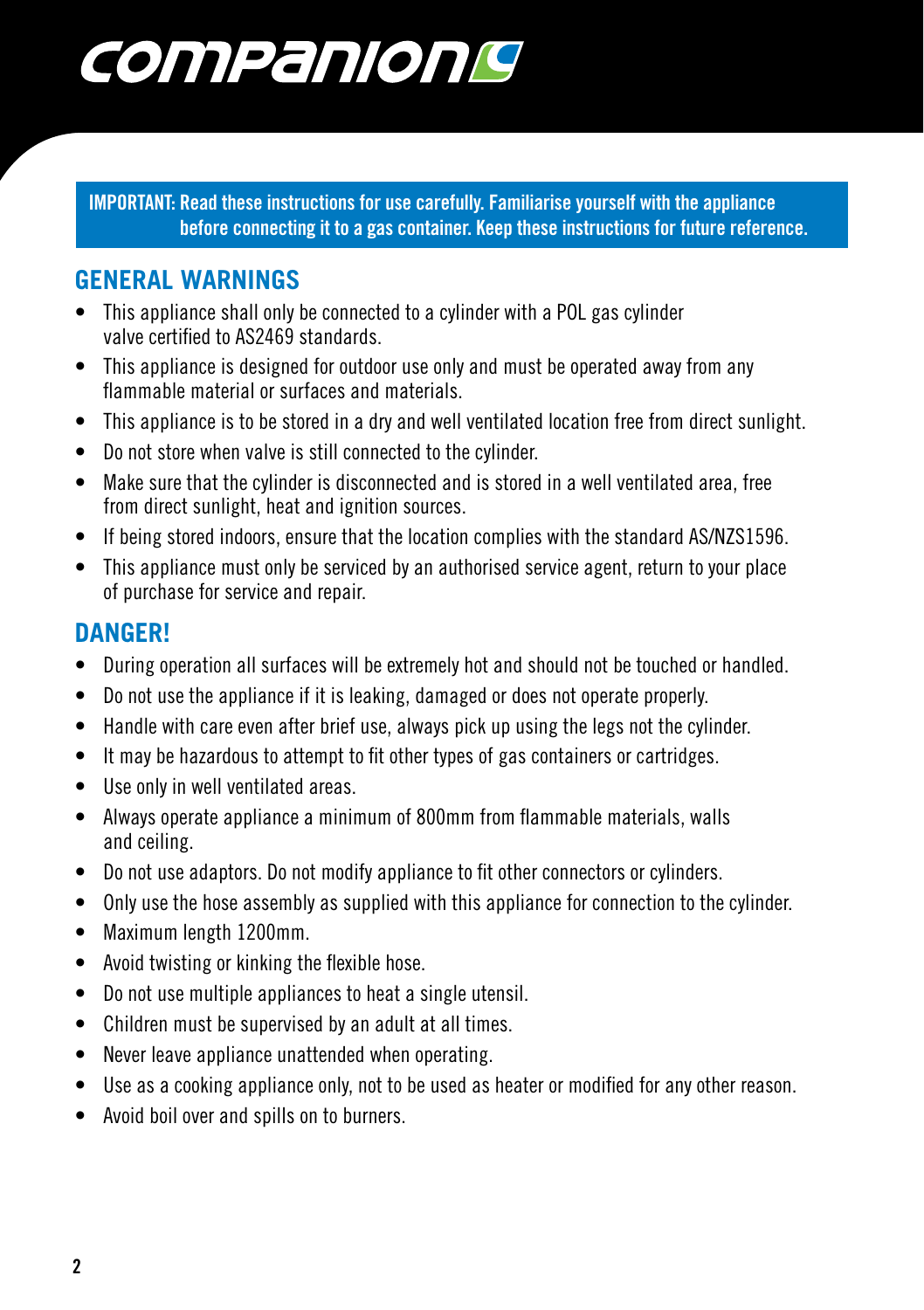

### **CARBON MONOXIDE HAZARD**

**Using this appliance in an enclosed space may cause DEATH. Do not use in caravans, tents, marine craft, cars, mobile homes or similar locations.**

#### **IMPORTANT**

- Use outdoors only.
- Keep children away at all times.
- CAUTION: Accessible parts may be very hot. Please take care when handling or moving the appliance.
- Appliance is to be used on a stable, level, flat, non-flammable surface. The appliance should be protected from direct drafts and in a well ventilated place.
- Only cooking vessels with a minimum diameter of 250mm and a maximum of 300mm are to be used with this appliance.
- Take care that the primary air intakes, located on the burner tube of this appliance are not obstructed, or that air flow is restricted by placing items or other appliances close to or adjacent to the inlets.
- If you smell gas, immediately turn the gas off at the cylinder and move the appliance and cylinder to a well ventilated area outside, keeping well away from sources of heat such as naked flames and pilot lights.
- Do not attempt to move or relocate the appliance when it is operating, extinguish the burner and allow to cool, disengage the gas cylinder then move the appliance.

#### CHECKING FOR GAS LEAKS

- Check that all connections are tight and that the gas cylinder connection has been tightened before you turn the cylinder gas valve on.
- **NEVER** check for leaks with a flame or pilot light.
- Using Companion Gas Leak Detection Spray or soapy water, coat all connections, if bubbles appear turn the cylinder gas control off and retighten the connection before re-testing.
- Inspect the appliance regularly for signs of wear, leaks or incorrect operation. If symptoms such as flaring of the burner, issues with lighting, damages to hoses or connections or leaks from seals or gas controls are identified do not attempt to repair, return to your authorised stockist for service and maintenance.



COMP10256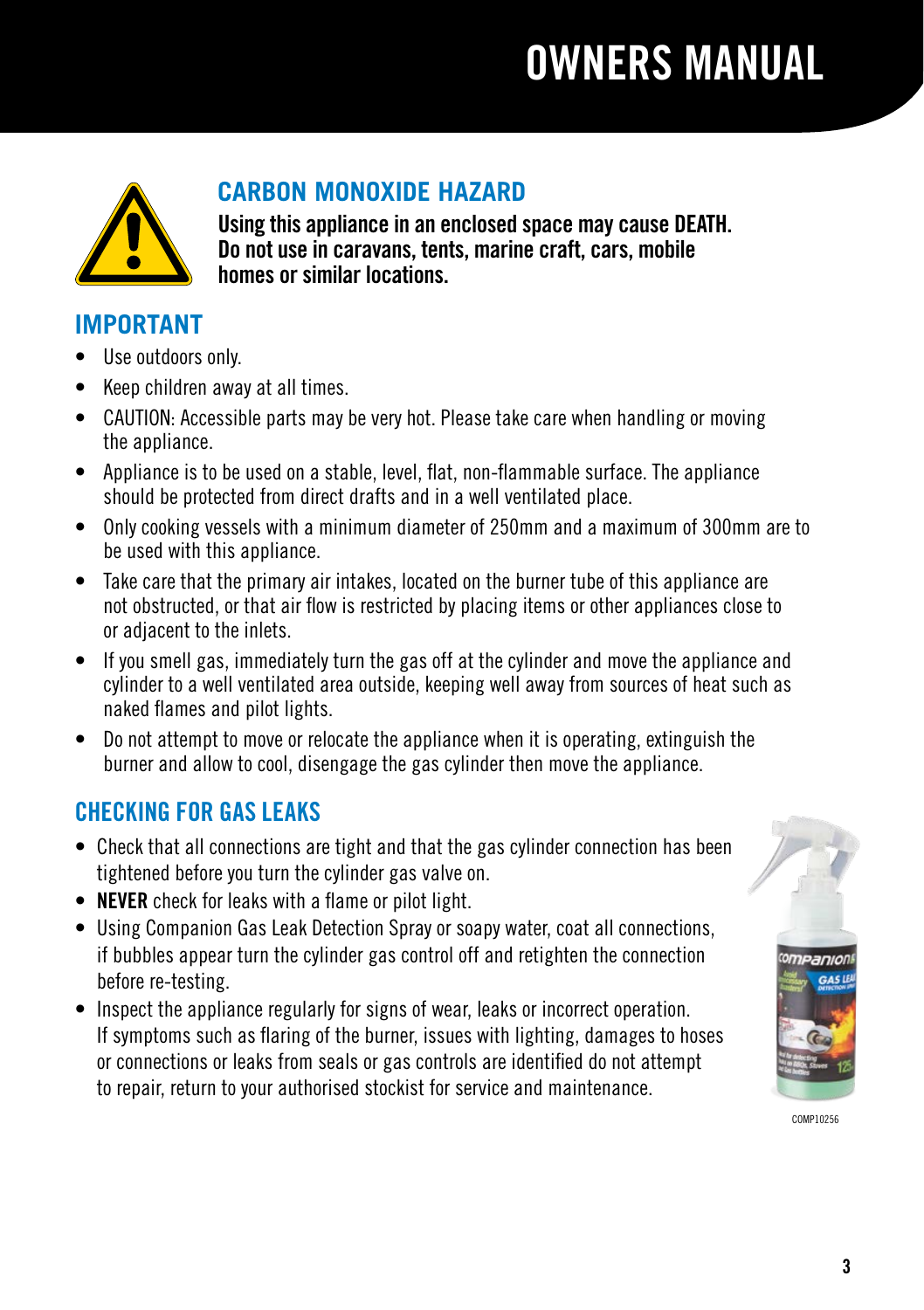

### **SAFETY INSTRUCTIONS**

This appliance shall only be used in an above ground open air situation with natural ventilation, without stagnant areas, where gas leakage and products of combustion are rapidly dispersed by wind and natural convection.





**(A)** An enclosure with walls on all sides, but with no overhead cover.





**(B)** Within a partial enclosure that includes an overhead cover and no more than two walls.

**1**



- **(C)** Within a partial enclosure that includes an overhead cover and more than two walls, the following shall apply:
- **(1)** At least 25% of the total wall area is completely open.
- **(2)** 30% or more in total of the remaining wall side, back and front wall areas is open and unrestricted.
- **(3)** In the case of balconies, 20% or more of the total wall area shall remain open and unrestricted.

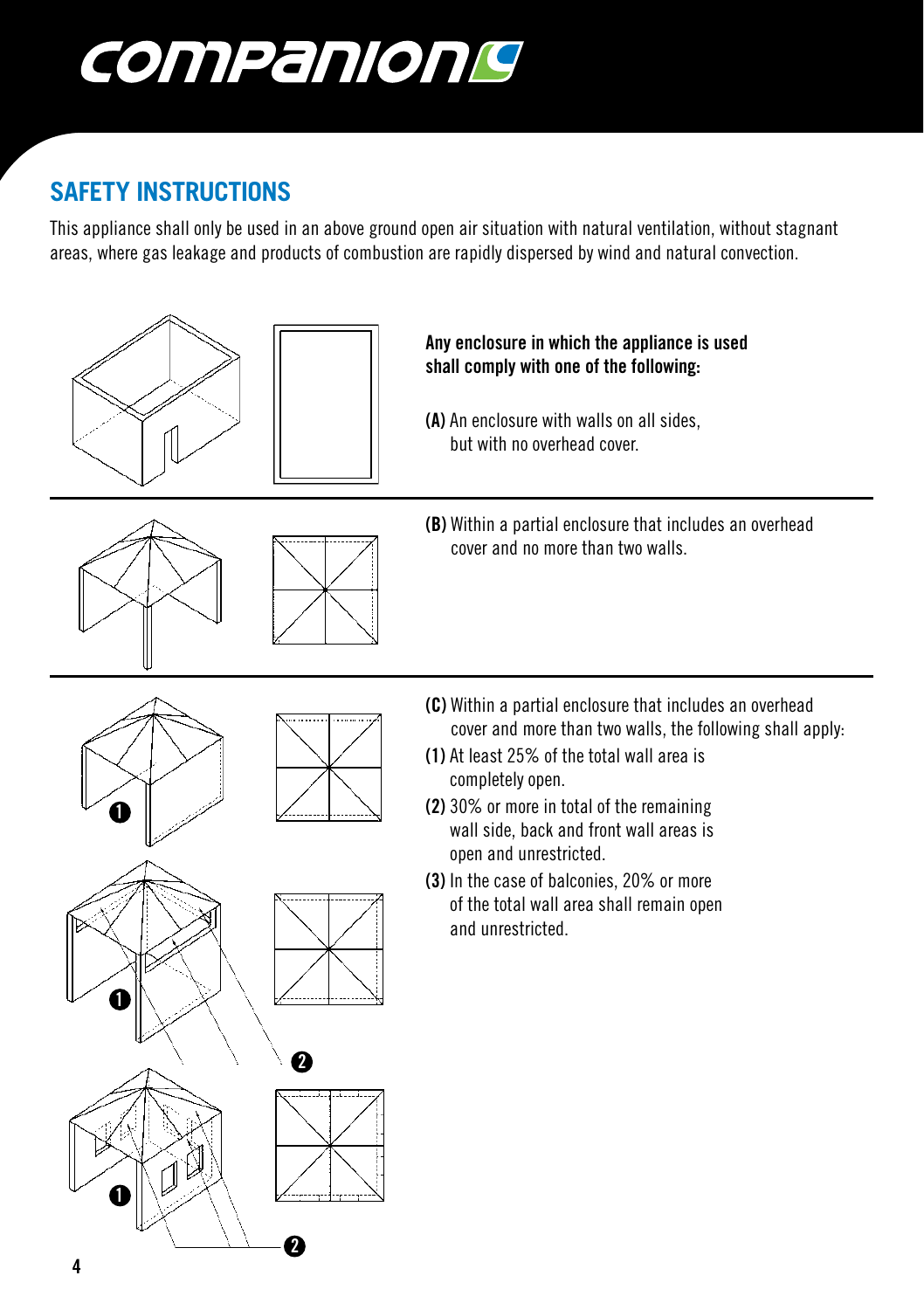#### **UNDERSTANDING YOUR APPLIANCE**

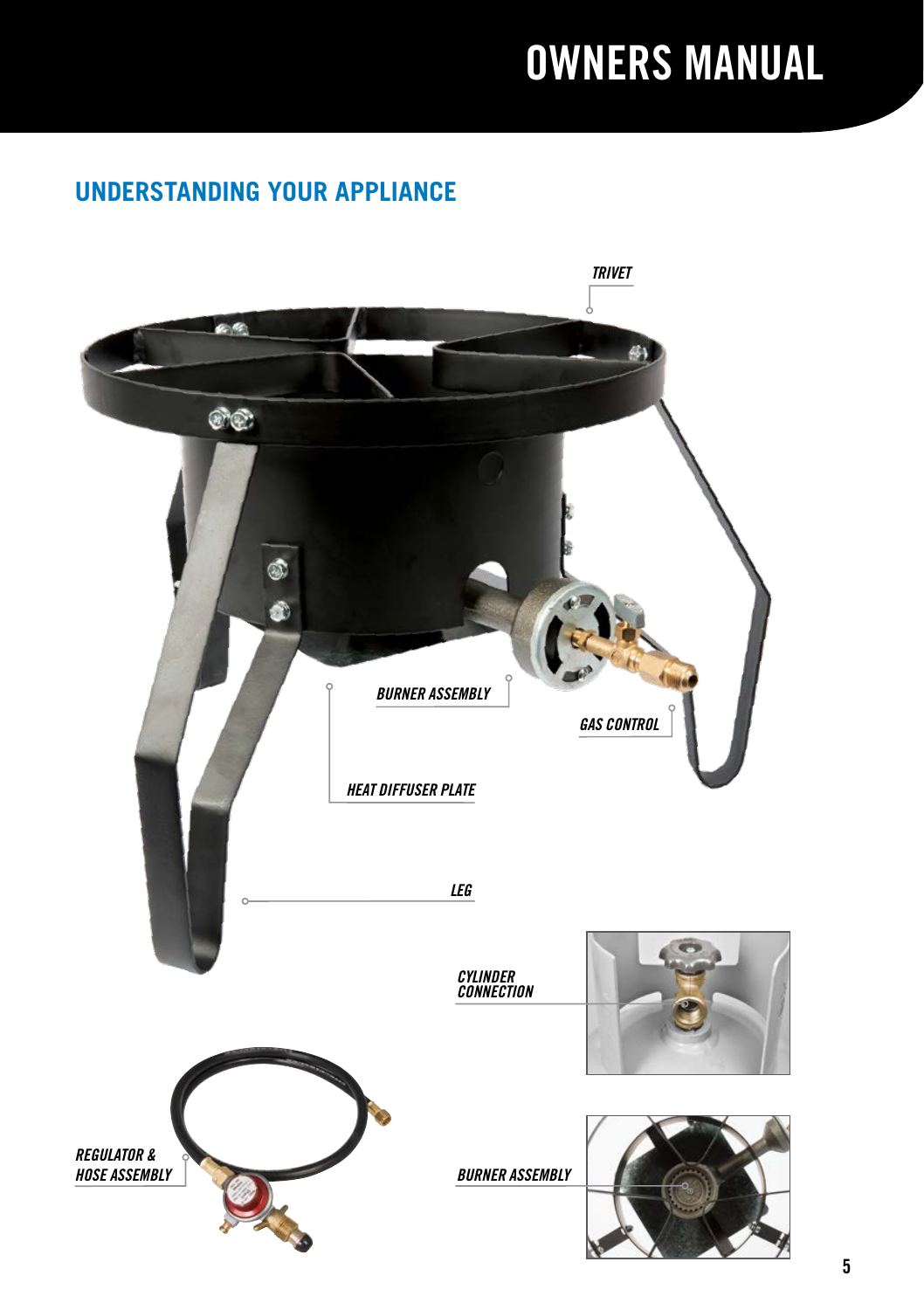

#### **TOOLS REQUIRED**

- Spanner or Wrench
- Phillips Head Screw Driver











#### **ASSEMBLY**

Review the contents of the package. Make sure all listed components are included.

- **Step 1.** Remove appliance from packaging and dispose of carefully.
- **Step 2.** Attach legs to frame using the supplied screws, washers and locking nuts.
- **Step 3.** Install burner assembly to frame with supplied nut – ensure that the heat diffuser plate is included.
- **Step 4.** Align the male end fitting on the Gas Control Assembly to the venturi tube on the burner and screw in the internal thread on the burner.

**Take care** not to overtighten as this will strip the thread in the burner tube.

**Note: Once connected, the gas control does not need to be removed for storage or when packed away.**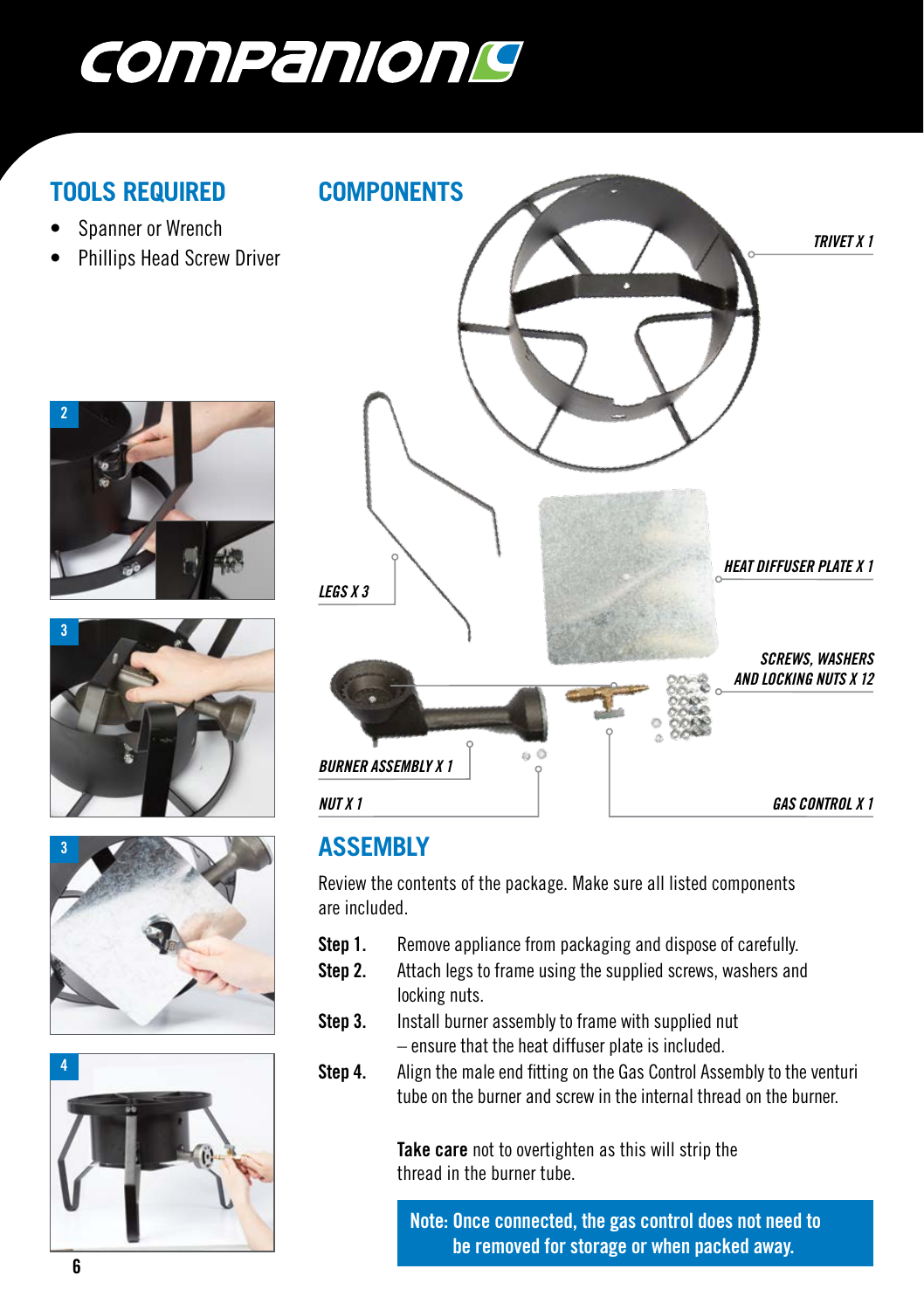







#### **CONNECTION**

Your cooker is designed to connect directly to a gas cylinder with a POL connector using the specially designed LP Gas hose and regulator.

- **Step 1.** Check that the cylinder gas control is in the "OFF" position (turned fully clockwise).
- **Step 2.** Take the hose and attach to the gas inlet on the appliance, tighten up using a spanner. **DO NOT** use fingers to tighten connection.
- **Step 3.** Attach the other end of the hose with the regulator to the gas cylinder, tightening using the two finger support posts.
- **Step 4.** Check that gas control on cooker is turned "OFF", then turn the cylinder gas valve on in an anti-clockwise direction for one full turn and then check the connections for leaks. If a leak is detected turn the cylinder gas valve "OFF" and retighten all connections then retest.



COMP10256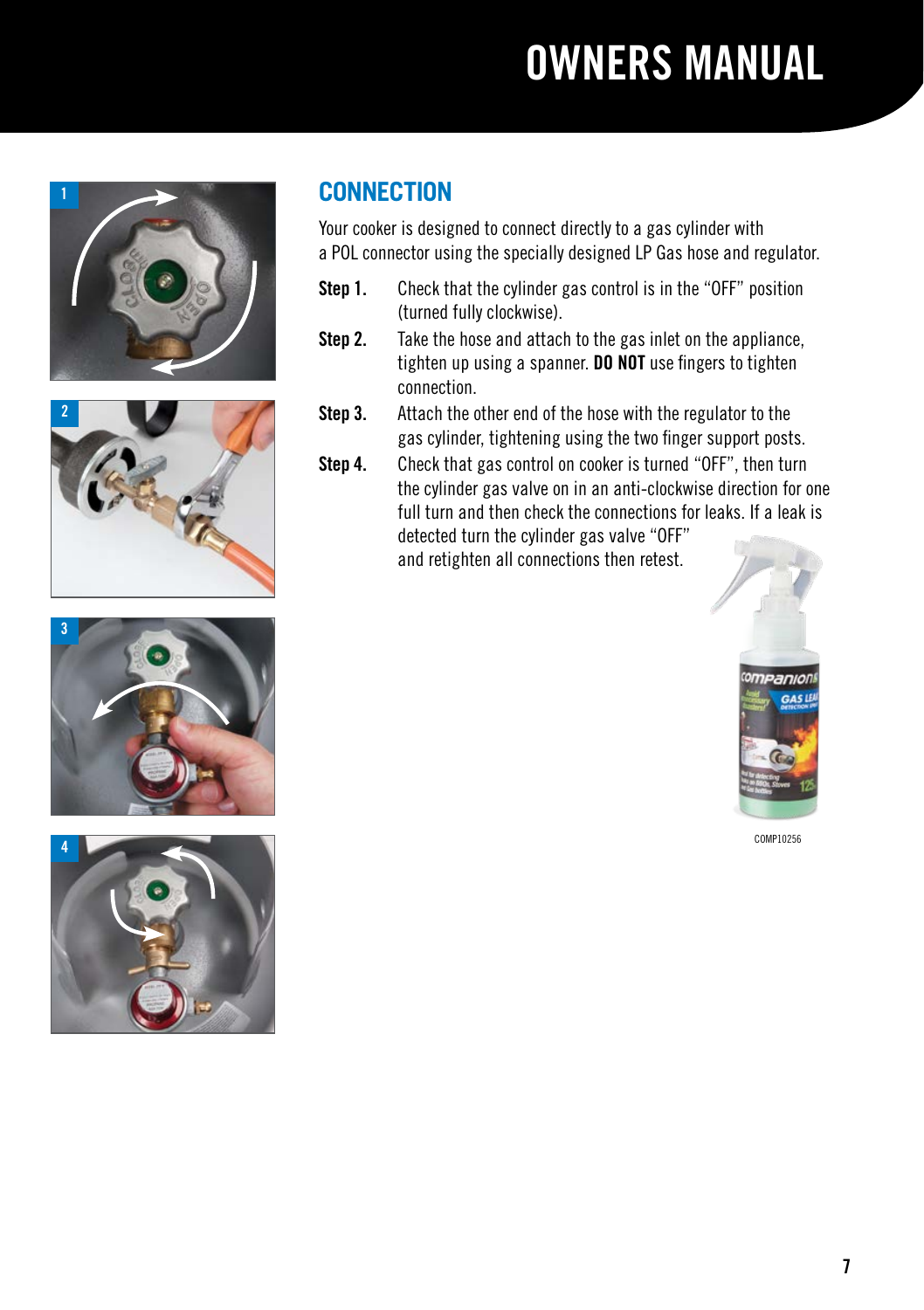







#### **LIGHTING THE COOKER**

- **Step 1.** Turn the gas cylinder valve on in an anti-clockwise direction for one full turn.
- **Step 2.** Using long BBQ matches or gas lighter, position close to the edge of the burner to be ignited, slowly turn the gas control in an anti-clockwise direction approximately ¼ of a turn.
- **Step 3.** If the burner does not ignite, turn the gas control in the clockwise direction to the "OFF" position and allow the residual gas to disperse before attempting to reignite.

**Note: Locate the gas cylinder away from your cooker to ensure it is not subjected to radiant heat.**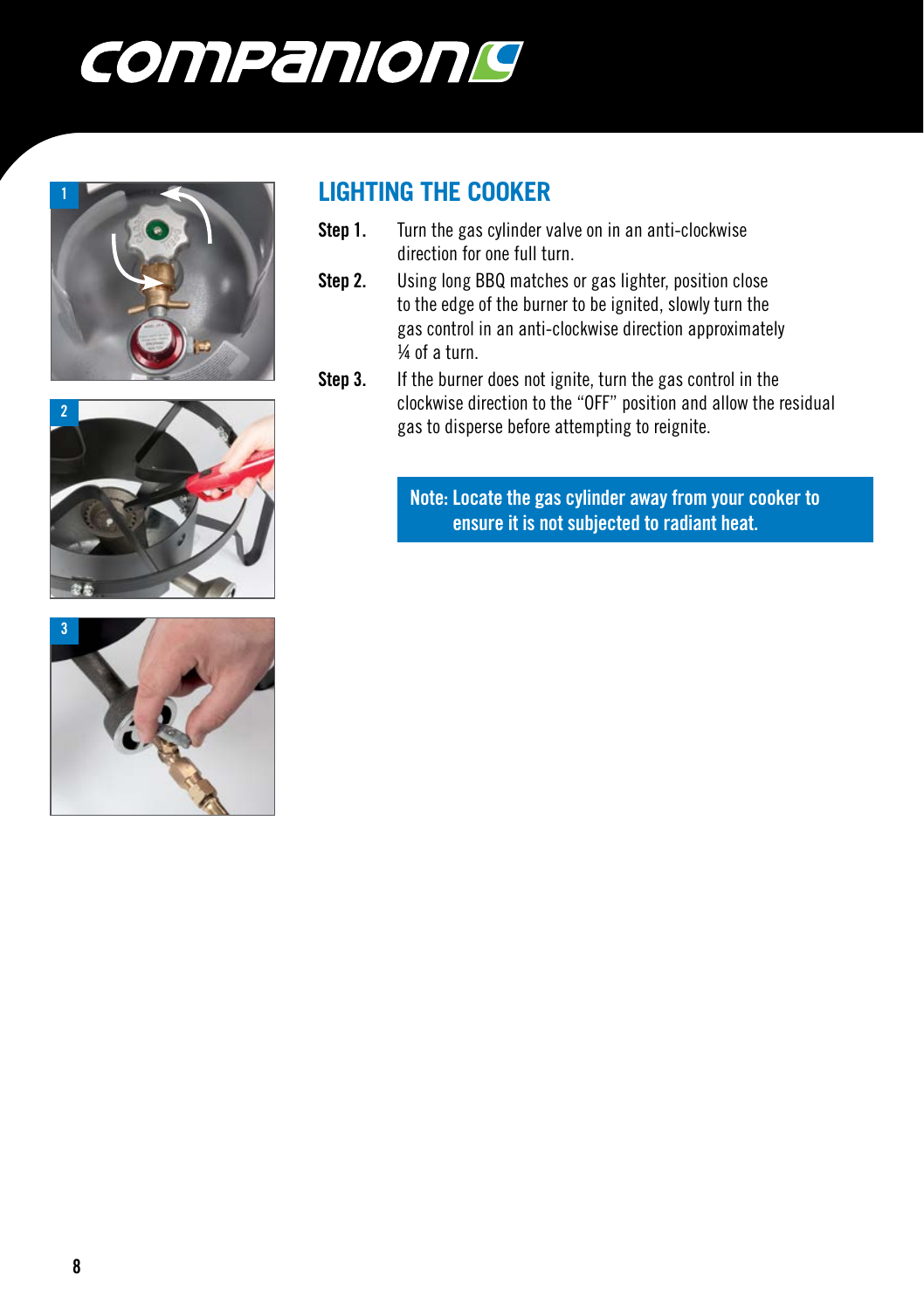



### **TURNING THE APPLIANCE OFF**

If the appliance is no longer to be used and to reduce the risk of blocked gas jets caused by excess gas being left in the hose, all remaining gas must be expelled from the hose assembly.

- **Step 1.** With the flame still operating, turn the valve on the gas cylinder in the clockwise direction until it is off. Allow the flame to burn down then extinguish once all remaining gas in the hose has been used.
- **Step 2.** Turn the gas controls on the appliance clockwise to the "OFF" position.

#### **CARE INSTRUCTIONS**

Using warm soapy water with a mild detergent wipe down all surfaces and areas of the appliance, taking care not to allow water to enter the burner outlets or aeration holes located in the burner tube.

**DO NOT** submerge the appliance in a sink or bowl.

**DO NOT** use abrasive cleaners or bleach.

#### **MAINTENANCE AND SERVICE**

During operation if it is noted that the burner flame is unstable, is changing colour from blue to yellow or has a distinct smell it is important that you take the appliance to your local authorised gas appliance repairer for inspection.

Periodically check the gas control is tight and has no leaks, follow the testing for leaks procedure. Check the gas hose and regulator for any signs of wear, cuts or fraying, if identified replace immediately with a Gas Certified replacement hose and/ or regulator.

For further information or assistance please contact customer service.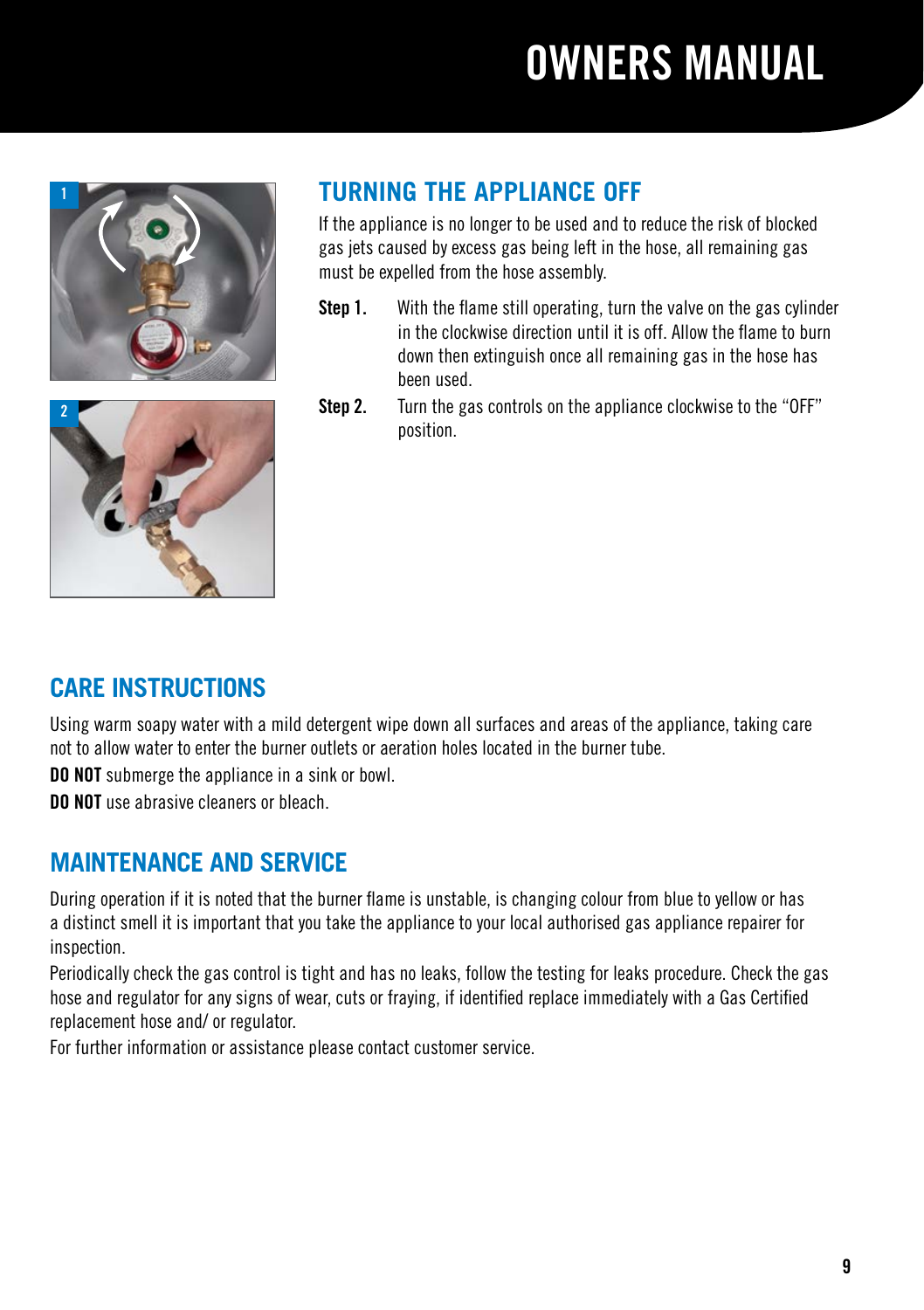

### **TECHNICAL DETAILS**

| <b>SPECIFICATIONS</b> |                      |
|-----------------------|----------------------|
| Part No.              | SGB04                |
| <b>Certification</b>  | AGA 8280G            |
| <b>Size</b>           | 360L x 560W x 325Hmm |
| Weight                | 5.0 <sub>kg</sub>    |
| <b>Output</b>         | 85,300 BTU           |

| <b>GAS JET</b> |       |
|----------------|-------|
| <b>Burner</b>  | .02mm |
|                |       |

| <b>CONSUMPTION</b>    |                          |
|-----------------------|--------------------------|
| <b>Inlet Pressure</b> | <b>Cylinder Pressure</b> |
| Gas Type              | UI PG                    |
| Consumption           | 1786g/Hr                 |
|                       | 90mj/Hr                  |

A selection of spare parts and components are available for your appliance to ensure years of operation.

Australia: Call 1300 555 197 or Email service@companionbrands.com.au

New Zealand: Gladiator Sports - www.roman.co.nz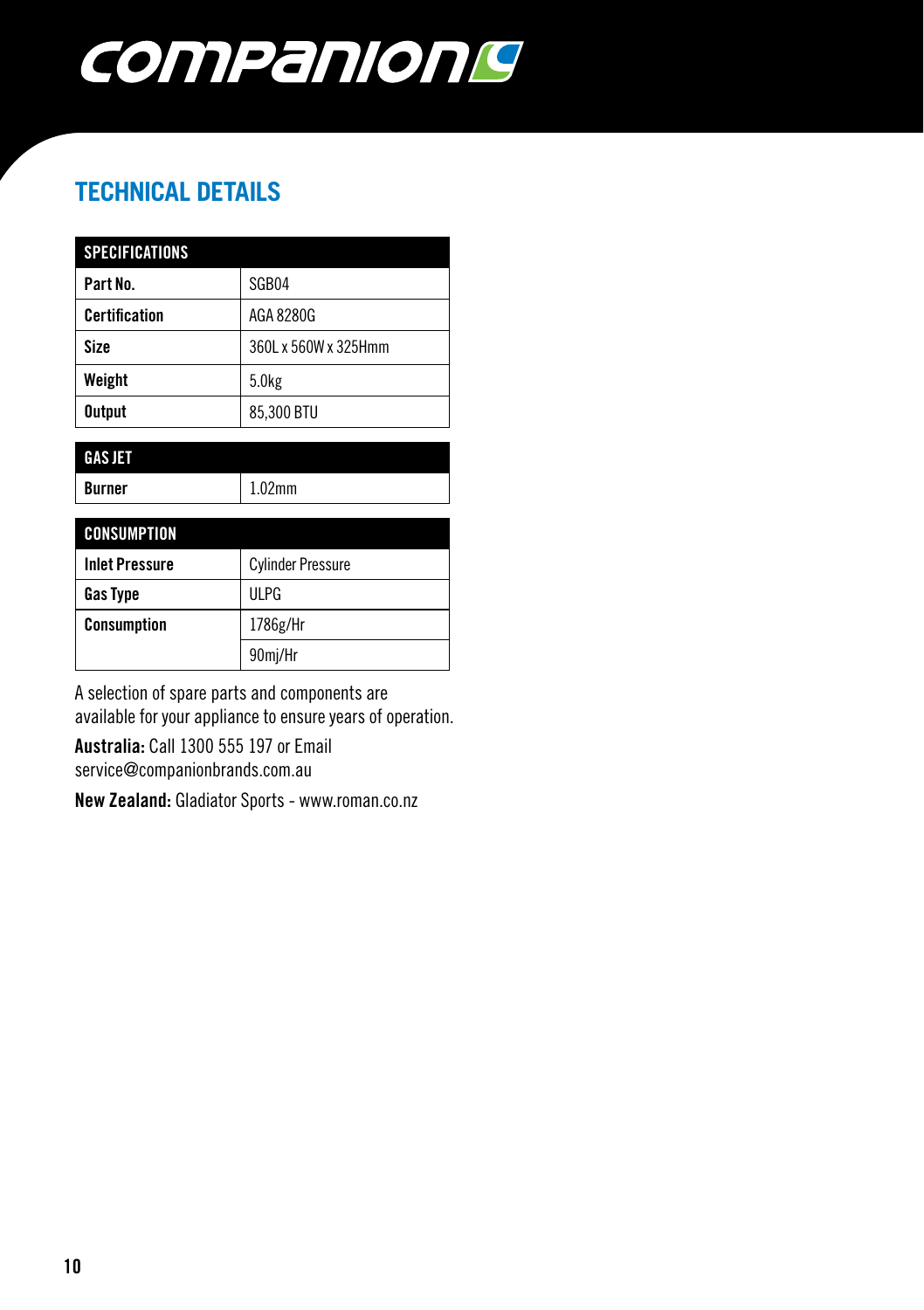#### **NOTES**